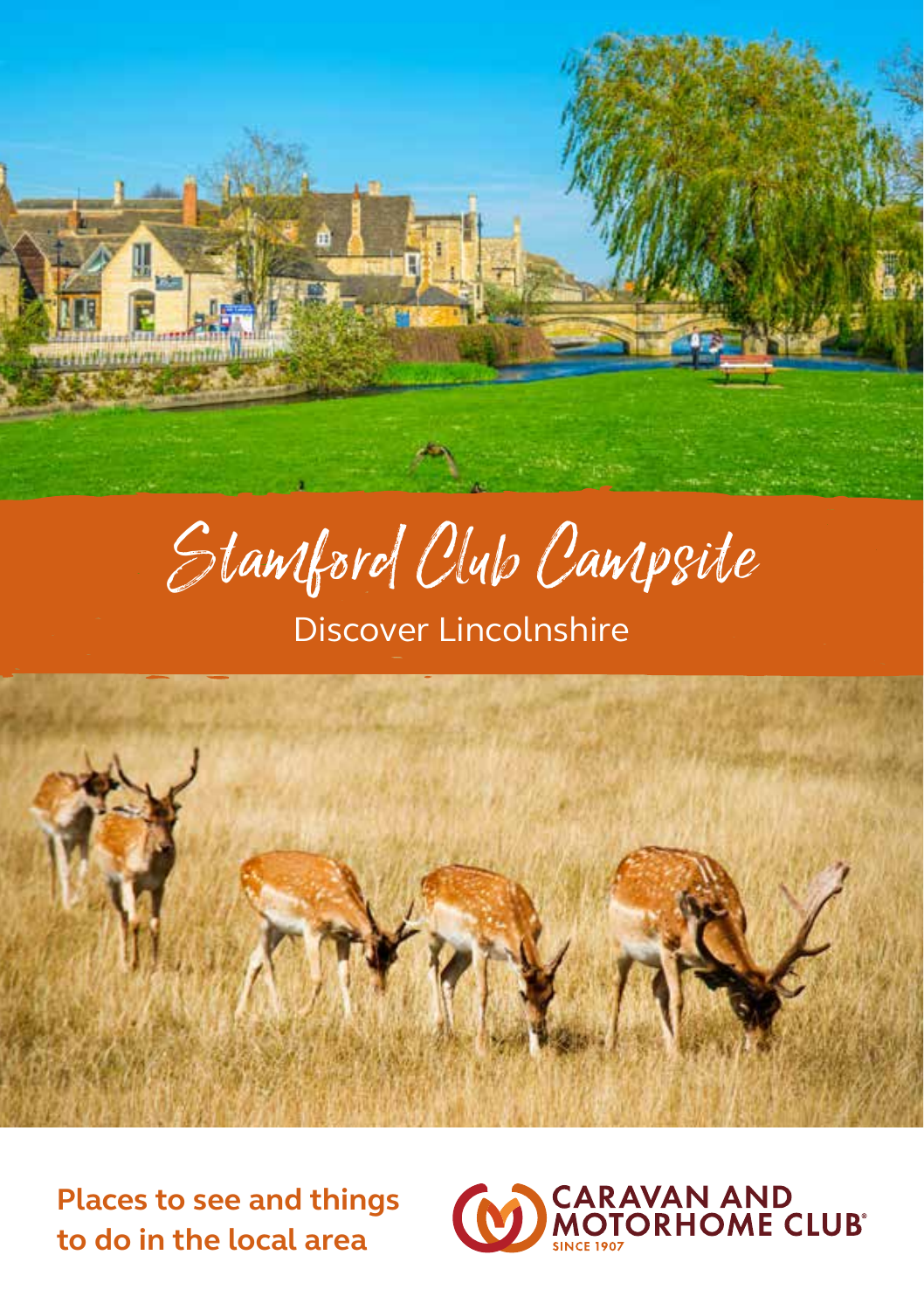

# Make the most of your time

# **Visit**

**1**

**4**

### **Fineshade Wood**

Discover one of the largest woodlands in Northamptonshire.

#### **Sacrewell Farm and Country centre 2**

Meet friendly animals, visit the shire horse centre and enjoy tractor rides and play areas.

#### **Rutland Water Nature Reserve 3**

Learn about wildlife, bird watch from the many hides and enjoy walking around the tranquil reserve.

### **Wakerley Great Wood**

A great place to enjoy a walk, picnic or cycle or put your mountain biking skills to the test!

#### **Rutland Watersports Centre 5**

Tuition is on hand for sailing, canoeing and windsurfing.

Don't forget to check your Great Saving Guide for all the latest offers on attractions throughout the UK.



**camc.com/greatsavingsguide**

#### **Adventure Rutland 6**

Enjoy a huge range of outdoor activities at one of Europe's largest reservoirs.

#### **Tallington Lakes Leisure and Ski Centre 7**

120m long dry slope hill for skiing, tobogganing and snowboarding.

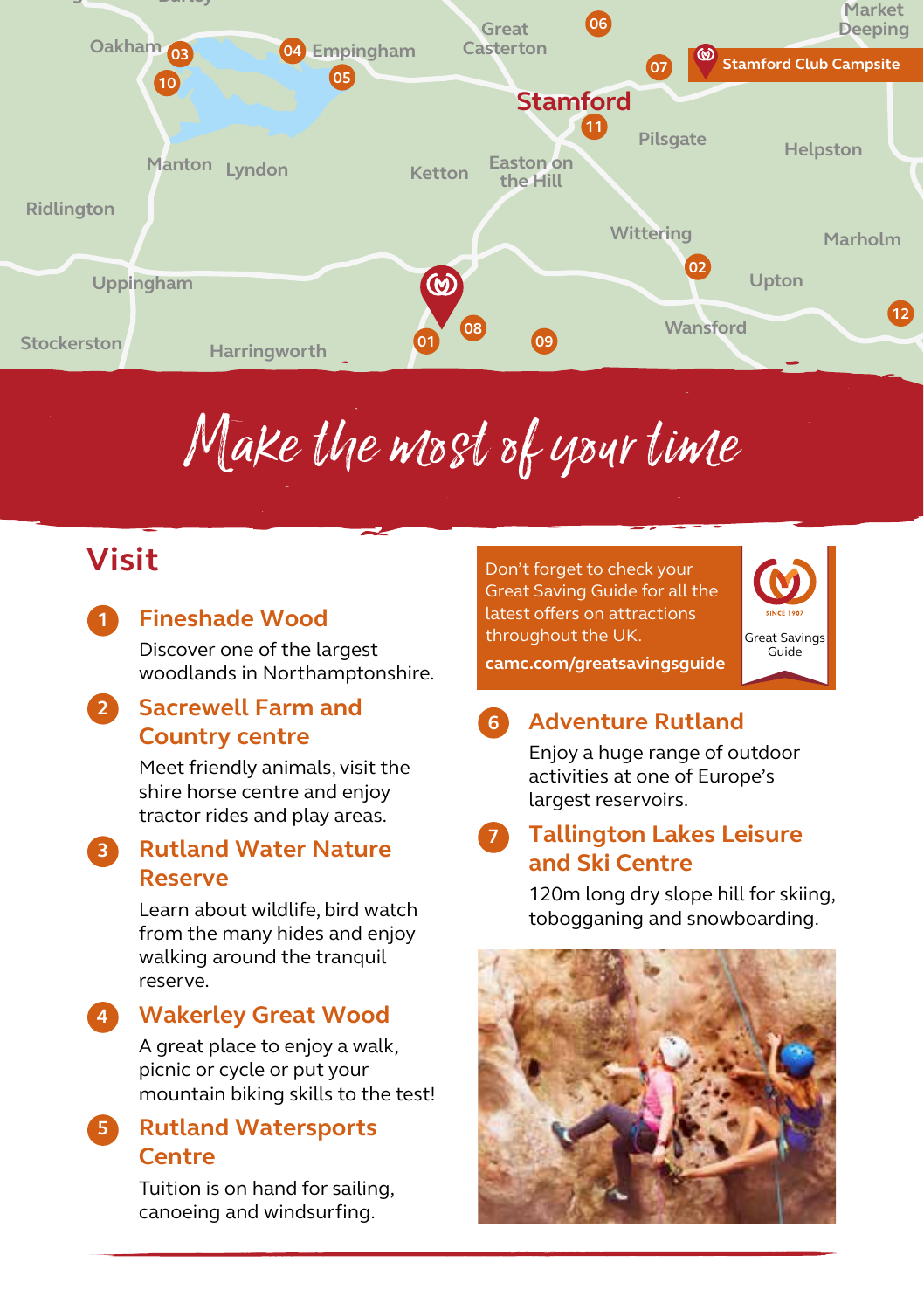

# **Walk**



#### **Local Walks 8**

The site is surrounded by woodland, in which there are many walks and cycle tracks.

#### **King's Cliffe 9**

A 45 minute walk through the forest will take you to the village of King's Cliffe, with a pub, shop and post office.

# **Cycle**

### **Local Cycling 10**

Enjoy the 25-mile (or optional 17 mile) circular nature trail around Rutland Water in a stunning countryside setting.



# **Explore**

#### **Stamford 11**

This beautiful market town is renowned for its rich history, boutique shops and pretty setting, widely regarded as one of England's finest stone towns.

#### **Peterborough 12**

Steeped in nearly 6,000 years of history, this glorious city has a plethora of fascinating attractions to see, with a spectacular Cathedral located directly next